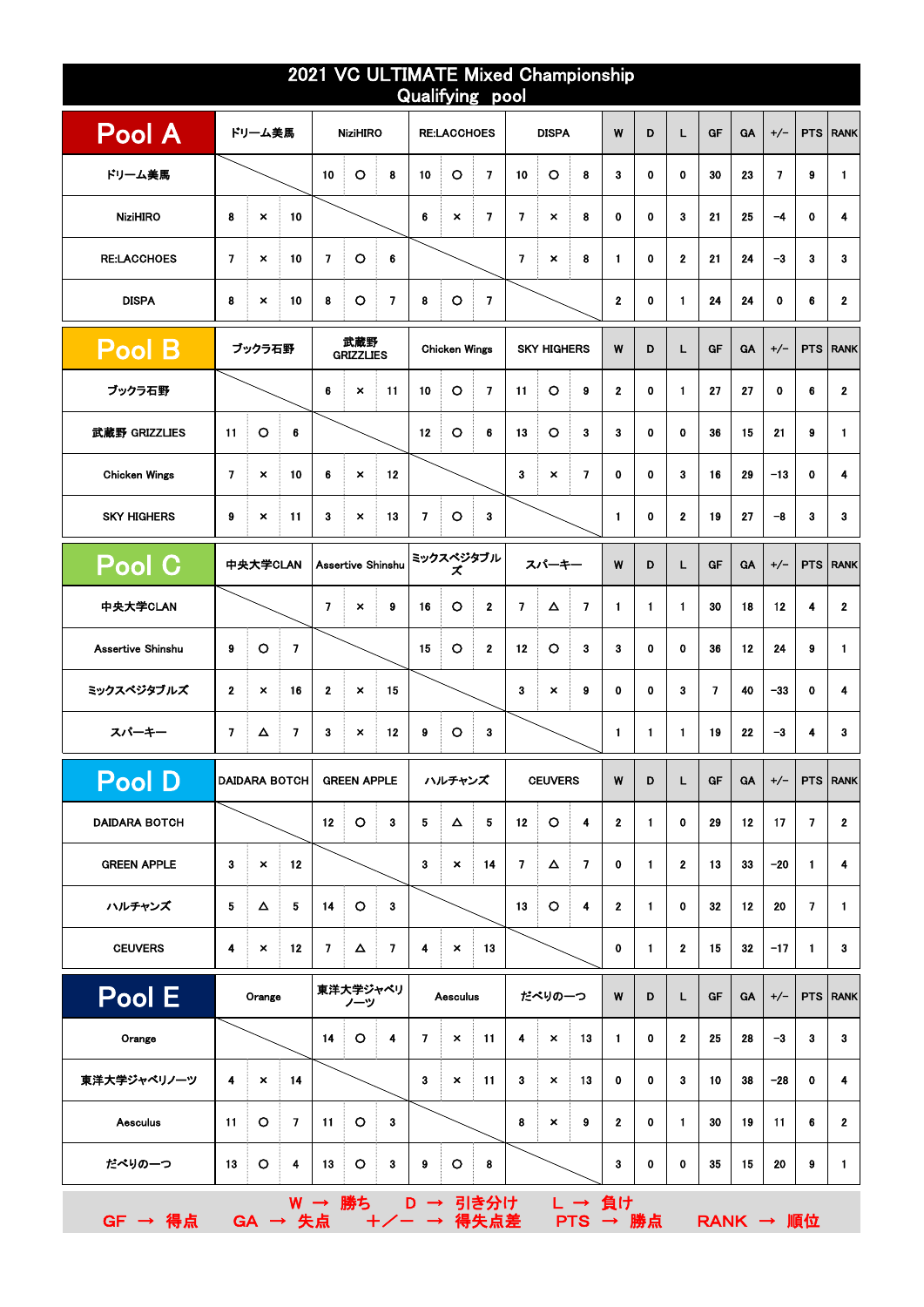## 2021 VC ULTIMATE Mixed Championship

Temporary ranking

| Pool RANK |                  | <b>TEAM NAME</b>     | <b>PTS</b>     | $+/-$          | <b>GF</b>      | GA |                         | Temporary<br>ranking    |
|-----------|------------------|----------------------|----------------|----------------|----------------|----|-------------------------|-------------------------|
| Pool A    |                  | ドリーム美馬               | 9              | $\overline{7}$ | 30             | 23 |                         | 4                       |
| Pool B    | R<br>a           | 武蔵野 GRIZZLIES        | 9              | 21             | 36             | 15 | $\mathbf{1}$            | $\mathbf{2}$            |
| Pool C    | n<br>k           | Assertive Shinshu    | 9              | 24             | 36             | 12 | $\pmb{\mathsf{s}}$      | $\mathbf{1}$            |
| Pool D    | $\mathbf{1}$     | ハルチャンズ               | $\overline{7}$ | 20             | 32             | 12 | 5                       | $5\phantom{.0}$         |
| Pool E    |                  | だべりの一つ               | 9              | 20             | 35             | 15 |                         | $\mathbf{3}$            |
| Pool A    |                  | <b>DISPA</b>         | 6              | $\mathbf 0$    | 24             | 24 |                         | $\boldsymbol{9}$        |
| Pool B    | R<br>$\mathbf a$ | ブックラ石野               | 6              | $\mathbf 0$    | 27             | 27 | 6                       | 8                       |
| Pool C    | n<br>k           | 中央大学CLAN             | 4              | 12             | 30             | 18 | $\mathsf{\hat{S}}$      | 10                      |
| Pool D    | $\mathbf 2$      | <b>DAIDARA BOTCH</b> | $\overline{7}$ | 17             | 29             | 12 | $\mathbf{1}$<br>0       | 6                       |
| Pool E    |                  | <b>Aesculus</b>      | 6              | 11             | 30             | 19 |                         | $\overline{\mathbf{z}}$ |
| Pool A    |                  | <b>RE:LACCHOES</b>   | 3              | $-3$           | 21             | 24 |                         | 13                      |
| Pool B    | R<br>a           | <b>SKY HIGHERS</b>   | 3              | -8             | 19             | 27 | 1<br>$\blacksquare$     | 14                      |
| Pool C    | n<br>k           | スパーキー                | 4              | $-3$           | 19             | 22 | $\pmb{\mathsf{s}}$      | 11                      |
| Pool D    | 3                | <b>CEUVERS</b>       | $\mathbf{1}$   | $-17$          | 15             | 32 | 1<br>5                  | 15                      |
| Pool E    |                  | Orange               | 3              | $-3$           | 25             | 28 |                         | 12                      |
| Pool A    |                  | <b>NiziHIRO</b>      | $\mathbf 0$    | $-4$           | 21             | 25 | $\blacksquare$          | 17                      |
| Pool B    | R<br>a           | <b>Chicken Wings</b> | $\mathbf 0$    | $-13$          | 16             | 29 | 6                       | 18                      |
| Pool C    | n<br>k           | ミックスベジタブルズ           | $\mathbf 0$    | $-33$          | $\overline{7}$ | 40 | $\pmb{\mathsf{s}}$      | 20                      |
| Pool D    | 4                | <b>GREEN APPLE</b>   | 1              | $-20$          | 13             | 33 | $\overline{\mathbf{2}}$ | 16                      |
| Pool E    |                  | 東洋大学ジャベリノーツ          | $\mathbf 0$    | $-28$          | 10             | 38 | $\mathbf{0}$            | 19                      |

□仮順位決定方法□

・Pool試合結果を反映する。

・Pool内順位が同じ順位で決定する。

①:PTS(勝ち点)の多いチームを上位とする。

②:①で決定しない場合、+/-(得失点差)の多いチームを上位とする。

③:②で決定しない場合、GF(得点)の多いチームを上位とする。

④:③で決定しない場合、GA(失点)の少ないチームを上位とする。

⑤:④で決定しない場合、事務局の抽選で決定する。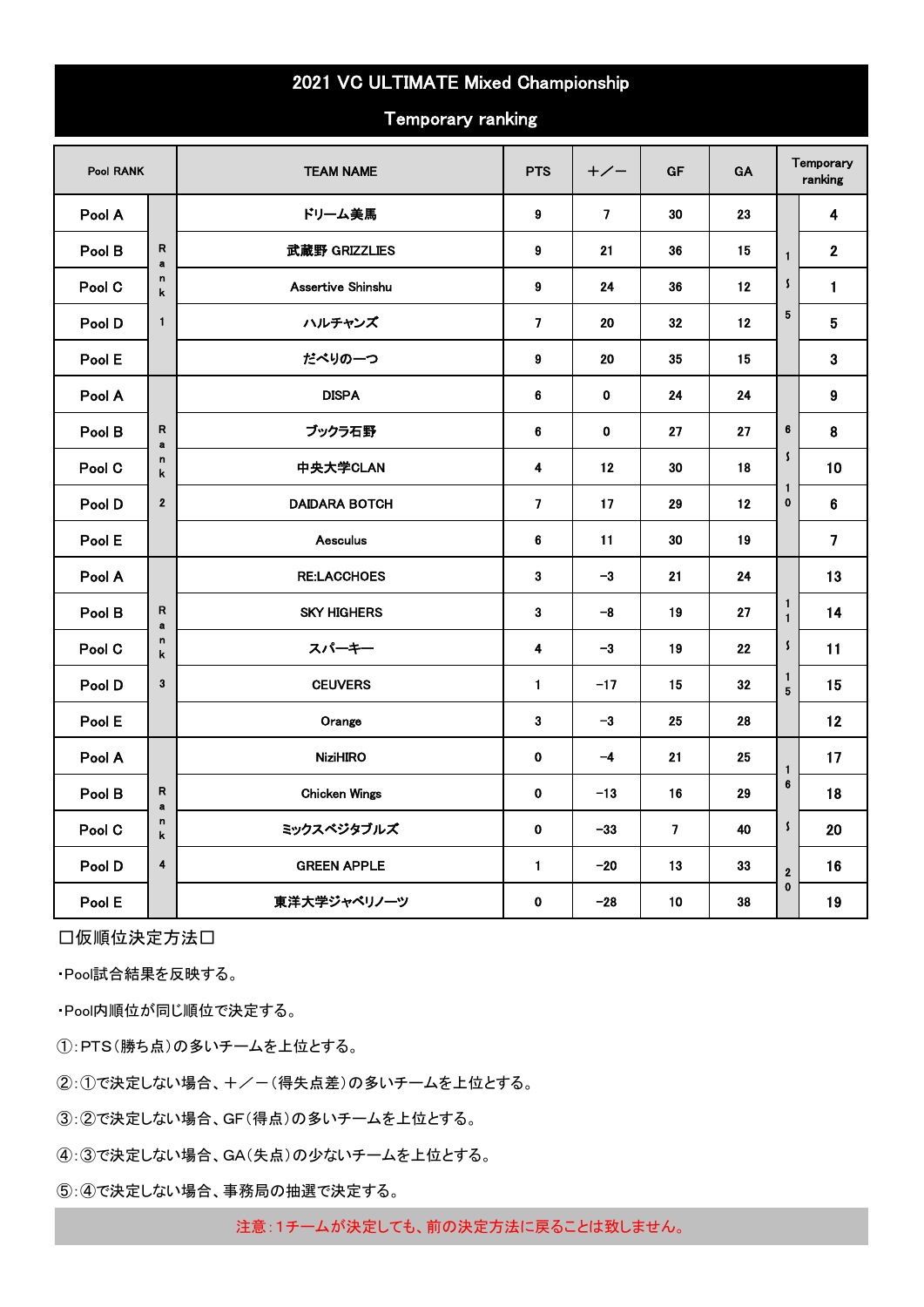